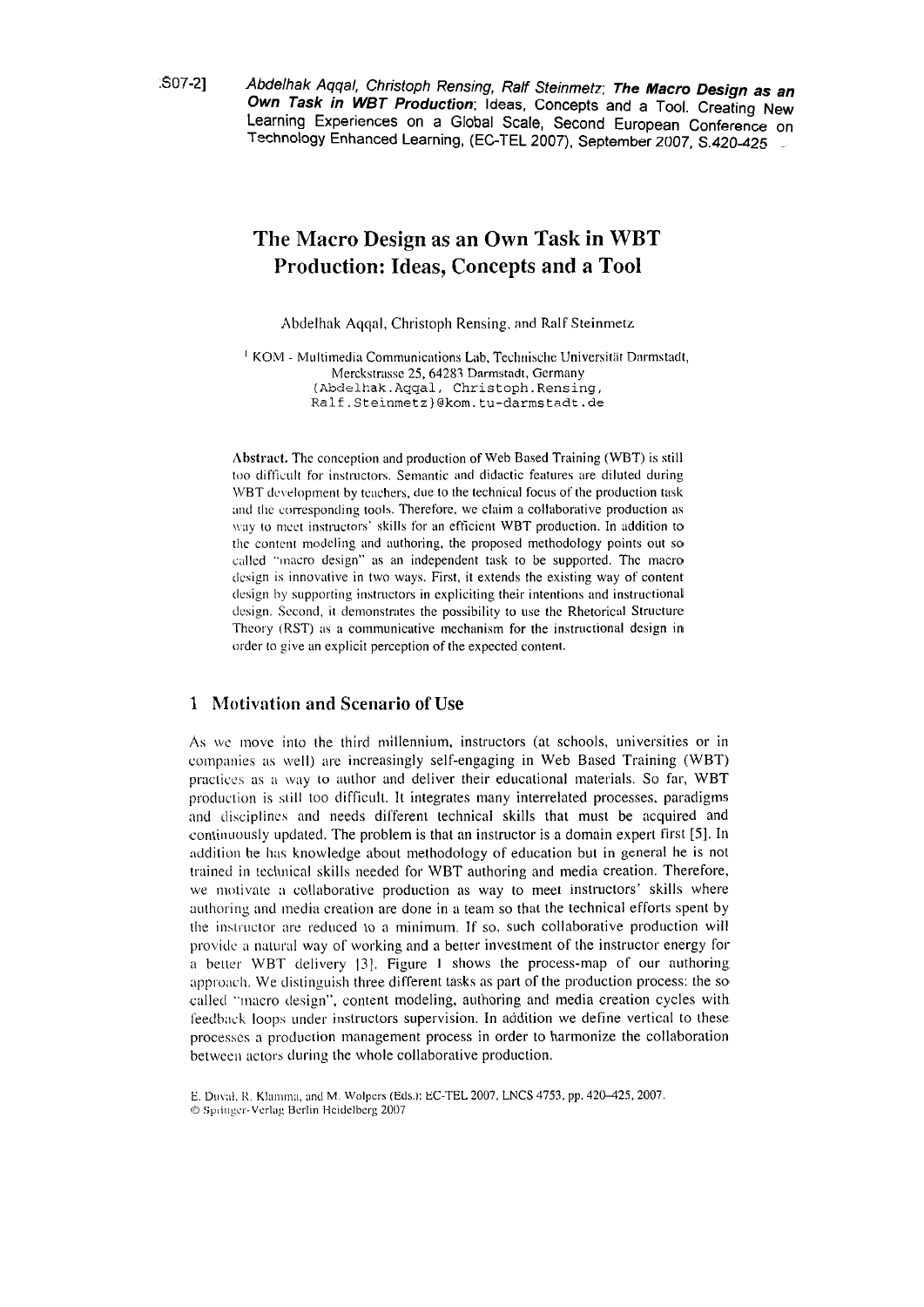

Fig. 1. The proposed approach for the overall content production process

The remainder of this paper is structured as follows: the following section will point out the "macro design" in detail. Section 3 will survey existing related work to discuss their shortcomings regarding our requirements. Then we will introduce in section  $4$  our approach and its components that we have implemented at the moment. Finally, the paper closes with the conclusion and gives an outlook on future work.

#### $\overline{2}$ The Macro Design: Introduction and Requirements

In contrast to existing ways of WBT production, we postulate a phase in addition to content modelling, authoring and media creation which is often neglected or not fully taken into account. This phase, called temporary "the design thinking", covers instructor's ideas about what kind of WBT to produce, about a motif and reasons for a specific target group and about a list of themes that need to be taught. The instructor defines implicitly cognitive boundaries of main concepts of his WBT and semantic relations among these concepts according to both knowledge and learner domains. The "design thinking" is done in the mind of the instructor only. He could explain his ideas by speech or writing it down so far. Tool support starts in the content modelling phase nowadays. Most times WBT modelling is done using the table of content paradigm. Such a table of content records the main concepts which are used in content authoring only. The relationships between the main concepts as well as the instructional impact can not been expressed in such a simplified model. Being always only "in the instructor mind", most of the "design thinking" and parts of the modelling implicit data evaporates as soon as another person is consigned with the authoring and if the WBT is produced.

We introduce, the "macro design" as an explicit modelling phase corresponding to the "design thinking" in order to record what instructors have in mind and to forward instructors' ideas to all others involved in the WBT production, from the instructional level to the technical level (figure 2) in order to enhance their awareness and comprehension of the production context. As well, a possibility to express and to store the instructor intentions will increase consequently the chance to re-use parts of a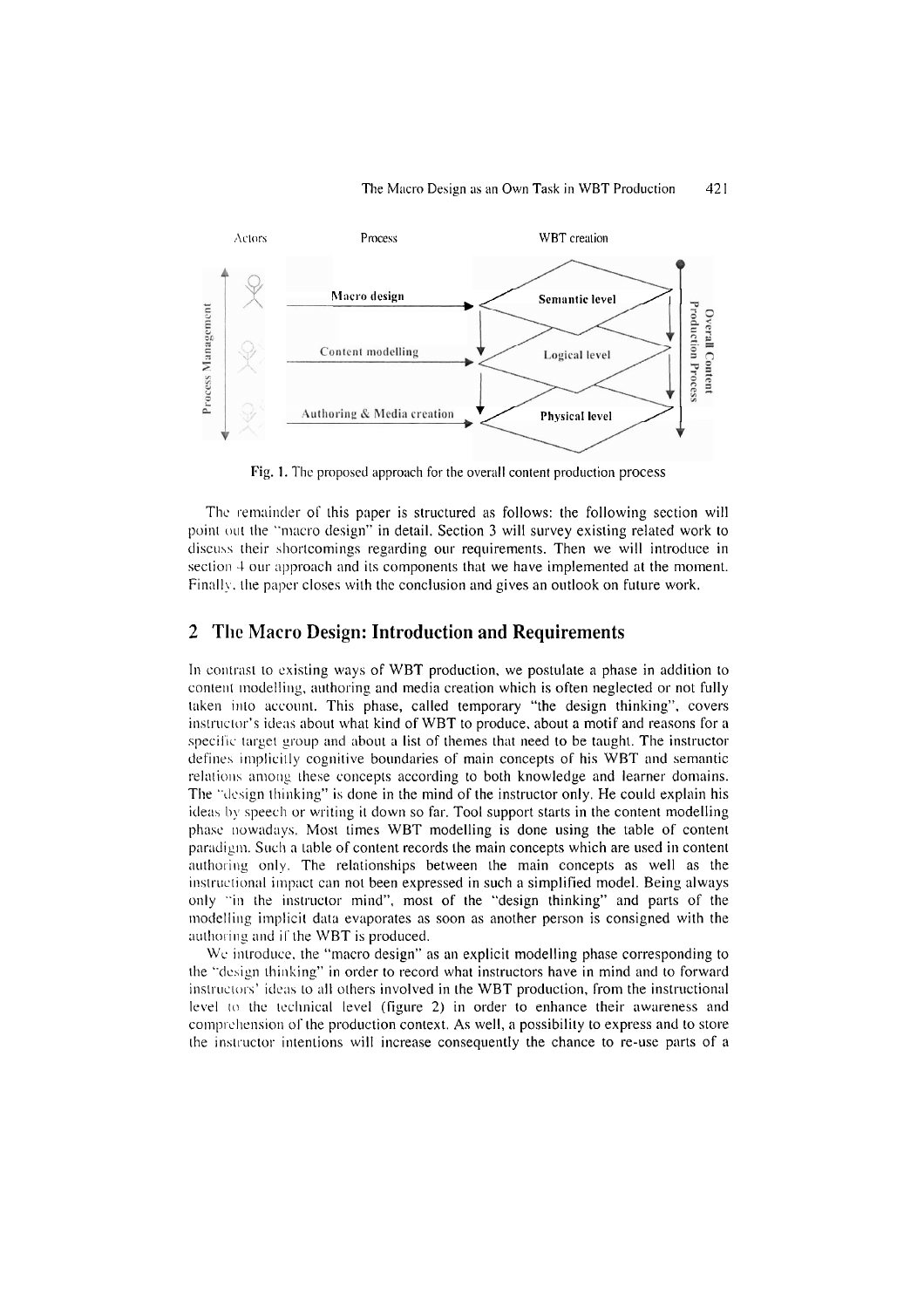#### 422 A. Aqqal, C. Rensing, and R. Steinmetz

produced WBT. Stated most simply, the macro design could be summarized into answering explicitly the following questions:

- Why to produce a WBT and for which audience?  $\mathbf{1}$
- $\overline{2}$ . What to produce (in term of knowledge)?
- $\mathcal{E}$ In which form to produce this WBT and why in this form?



Fig. 2. Using the macro design to support the WBT production

Our goal is to build a tool to support the macro design without any overhead for the instructor. As requirements, first the proposed approach should not impose a certain pedagogical model for the instructor to avoid any semantic mismatch conflict between instructor intentions and the model mapping his intentions. Secondly, guidelines are needed to determine how the instructor should express his intentions, how to supervise and proceed the whole production process. This can be done by guiding him in a step-by-step manner. Taxonomies, as vocabulary for the representation of the WBT including "design thinking" data, are required to support such guidance.

## 3 Existing Support of CBT and WBT Production by Tools

Many approaches were purposed to support the WBT production by tools [7]. However, few suppose that the WBT production is done in a collaborative way supporting different roles and skills. Hence, using existing tools for a collaborative way of working will be quite fuzzy. In particular, these tools fail usually to support a macro design as stated in the previous section. For instance, web page editors (e.g. Macromedia Dreamweaver, FrontPage and Netscape Composer) and text editors (e.g. Microsoft Word, PowerPoint and Open Office) support the authoring phase only. Contrary, course composers (e.g. WebCT, TopClass or Blackboard) and some educational modelling languages (e.g. TeachML, LMML) support rather the content modelling phase [5]. WBT composers (e.g. Authorware, Toolbook, Mediator and Easy Prof) are professional WBT authoring tools and support both content modelling and authoring. Some academic approaches like GenDoc [1], ResourceCenter [4],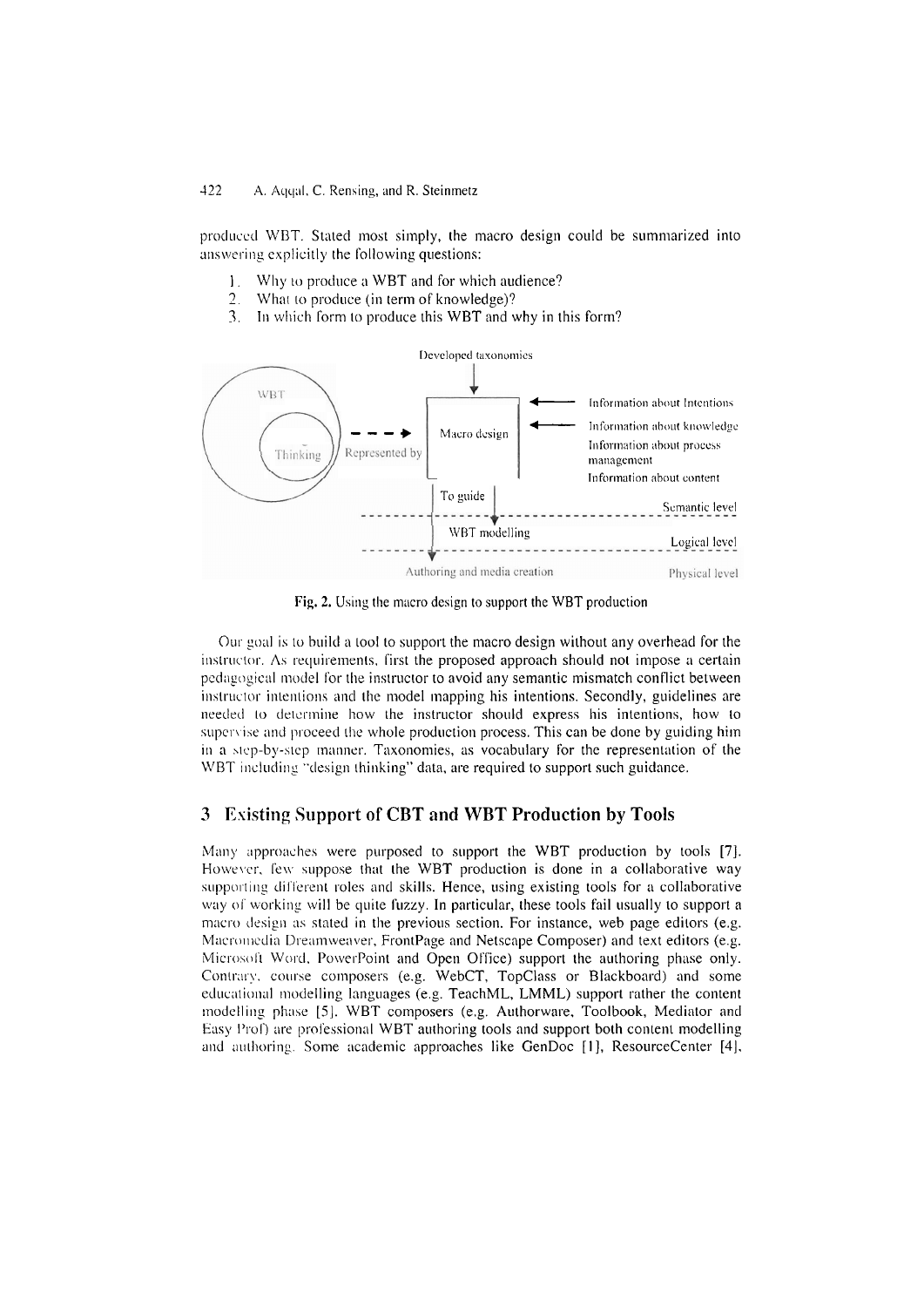WB-Master  $[3]$  and SCENARI  $[1]$  could be listed in the same category too. But, generally, not all aspects of the macro design are considered in these approaches. Besides, the IMS-LD attempts to model the learning process in form of activities that contain content as black box or contain no content at all [5] [7]. IMS-LD by being so abstract, generic and constructivist oriented, it does not meet all the requirements of our projects.

## 4 Implementation and Work in Progress

### 4.1 Developing a Taxonomy of WBT Units for the Macro Design

In Macro Design both WBT domain and learner model have to be described by the instructor. So, he has to be supported to determine the elementary units of the WBT first. In addition, a general way to describe the relations among these units whether or not they are semantically interrelated have to be provided. Many related authoring approaches proposed hypotheses about what constitutes an elementary WBT unit. These hypotheses are based either on logical criteria (e.g. paragraph, section) or physical criteria (e.g. size, layout, image or page) [2]. For our scenario of use, we have developed an initial taxonomy where we distinguish 8 types of WBT Units and their instances to fit the macro design adequately. Our segmentation of WBT documents is rather grounded on semantic basis, where fragmentation and modularization of WBT units is determined by the existence of a certain meaning or didactic function in each unit. This unit, called "a semantic unit", should be a stand alone and didactically well-recognized. For instance, an illustration composed of an image and its description in paragraph format will be not considered as two units but only as one. This way of modelling does fulfil our requirements. It leads to a separation between the different production's levels (i.e. Semantic, Logical and Physical levels). The instructor has the ability to define the desired content in a complete abstract way in form of a set of semantic units.

### 4.2 Application of Rhetorical Structure Theory to Support the Macro Design

Our proposed mechanism to support the macro design is inspired from the Rhetorical Structure Theory (RST) [6]. RST is a framework for analyzing discourse structure and statements by positing hierarchical relations between spans of text in terms of what their intended effect on the reader is. RST has been chosen because it has many features which meet our requirements. First, RST is a natural and neutral mechanism for the semantic modelling that specifies a rigorous set of annotation guidelines without imposing any prior model for the conception. Secondly, RST respect perfectly our developed semantic taxonomy. A work to implement an RST based guidance in a tool is in progress. This tool will allow the instructor to express his macro design as well as to provide information to the technical team (authors) for the ongoing production process. To understand, we simplify briefly in the figure 3 an example of a passage via RST from a given learner and WBT modeling to a simple WBT semantic modeling as a part of the macro design.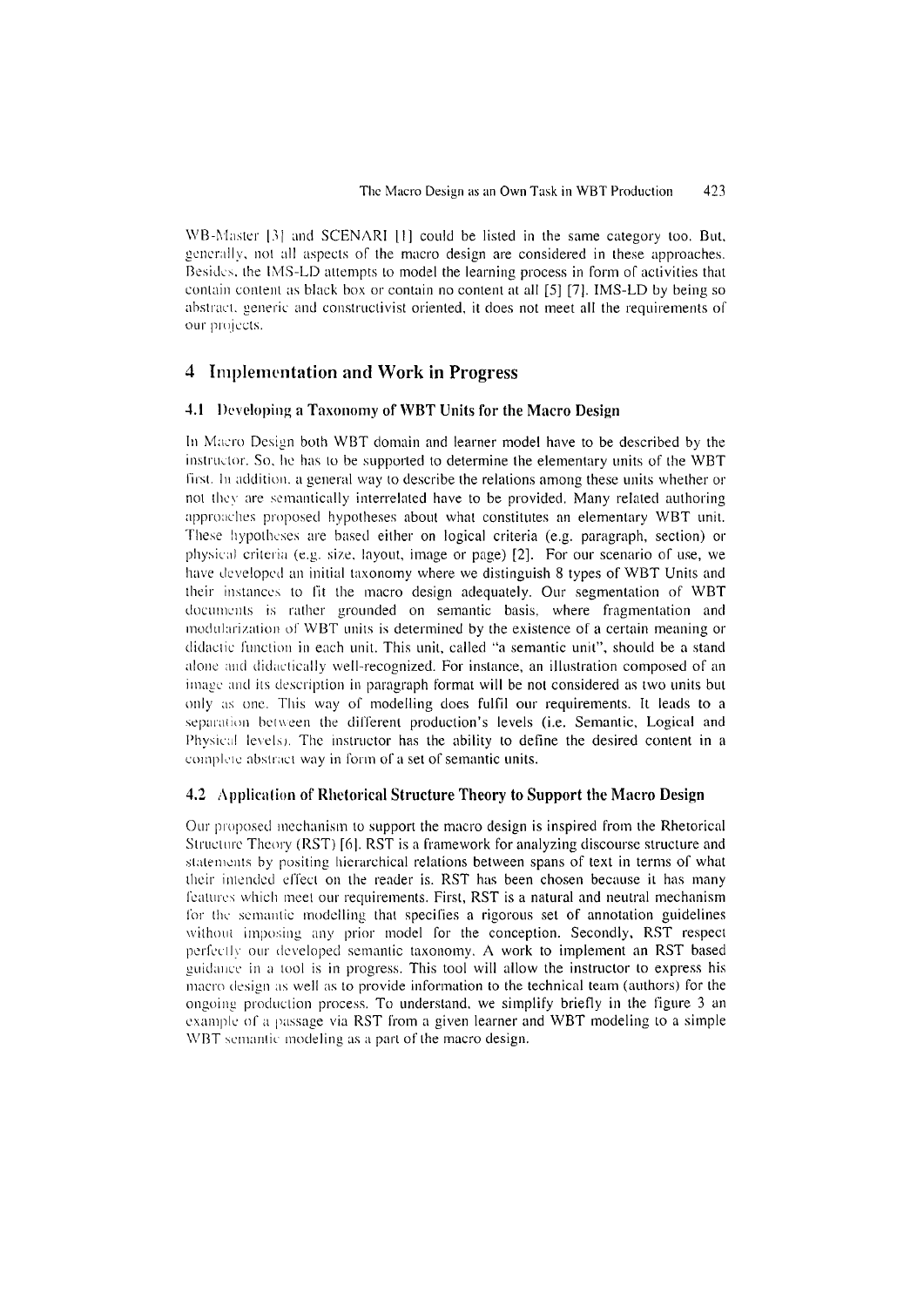#### 424 A. Aqqal, C. Rensing, and R. Steinmetz



Fig. 3. Using RST and taxonomies to support the Macro Design

In this example, the WBT semantic modelling shows only WBT segmenting into semantic units and rhetorical relations among them to express some of the instructor's intentions. First, the instructor starts by the specification of concepts that the WBT domain of knowledge should include as well as the concepts known already by the learner. The second step is to map those concepts to certain semantic units which serve as abstracted containers of knowledge. All information which are needed about each semantic unit has to be defined explicitly such its mapping to given concepts, its semantic features, its intentional relations with other units and authoring properties if required. This specification is based on the RST framework and on our developed taxonomies. The resulting representation of the WBT when it is completed should be instantiated into a specific WBT model so that the last step to do is to enable this model by authoring and creating needed media. The modelling and authoring of the WBT must fulfil the representation and the requirements given by the instructor and should be done through an iteration controlled by the process management.

### 4.3 Building Blocks and Tool Concept

As proof of concept, we plan to implement an extension of ResourceCenter [4] to support the macro design by addition of a layer up on this tool and to support the processes management. ResourceCenter was chosen because it constitutes a browser based and instructor-friendly tool. Moreover, it supports separately the content modelling and authoring and implements already some required functionalities that we need for the collaborative production. The extension of ResourceCenter is currently in work.